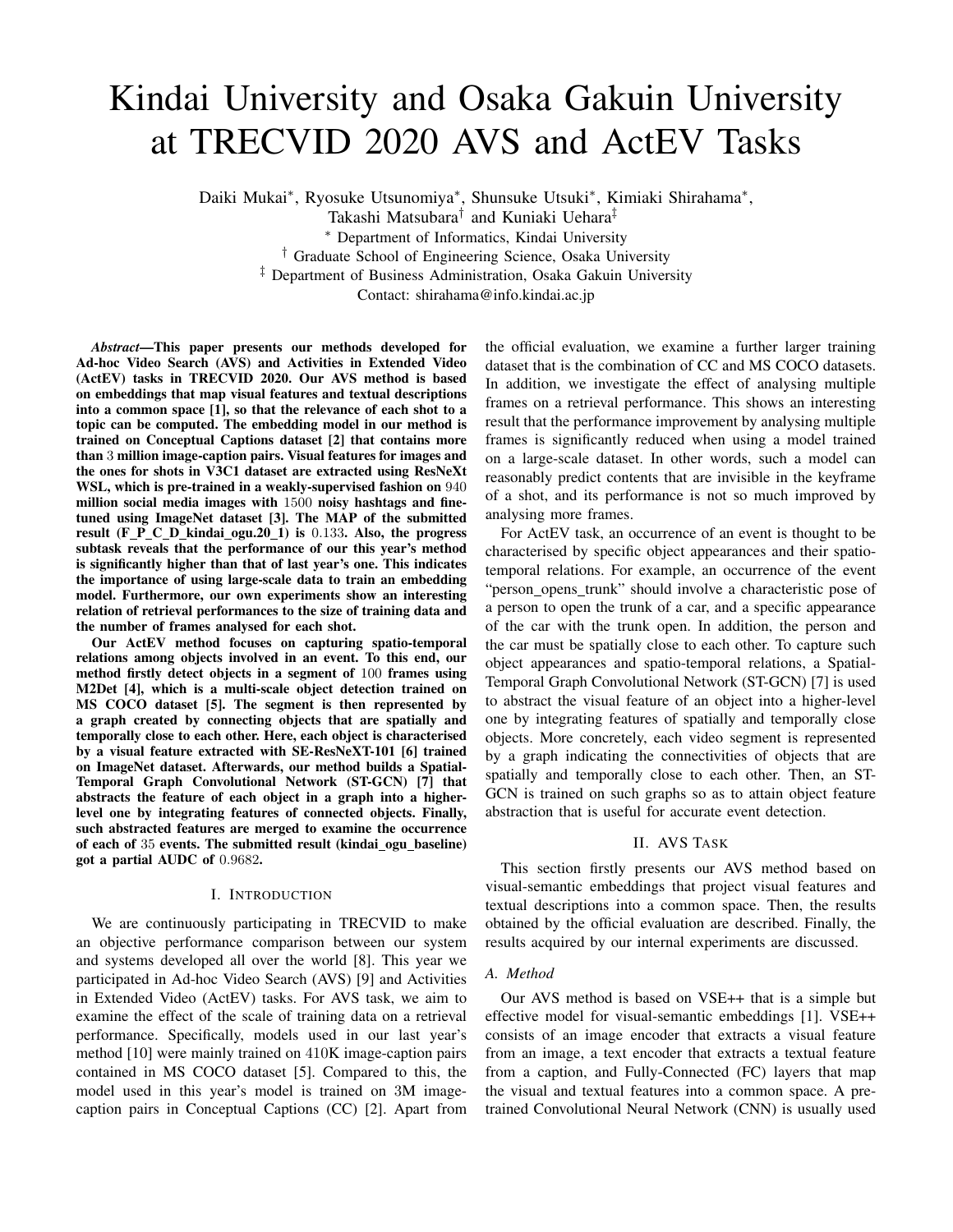as the image encoder. The text encoder is implemented using a network consisting of a word embedding layer followed by a layer of Gated Recurrent Unit (GRU). Given a training dataset, the text encoder and FC layers are optimised so that the visual feature of an image and the textual feature of the corresponding caption are projected close to each other in the common space. In addition, the optimisation aims the projection where the projected feature of an image (or a caption) is distant from the projected features of irrelevant captions (or images). For more details, please refer to our last year's notebook paper [10].

We extend VSE++ used in our last year's method for the following two points: First, MS COCO dataset containing 410K image-caption pairs [5] and Flickr 30K dataset containing 30K image-caption pairs [11] were used last year. In contrast, this year we use a much larger dataset, Conceptual Captions (CC) containing more than 3M image-caption pairs [2], in order to build a more accurate VSE++ model. Second, we change the image encoder from ResNet152 [12] pre-trained on 1.28M images in ImageNet dataset [3] to ResNeXt-101 WSL (32x48d) [13], which is pre-trained in weakly-supervised fashion on 940M social media images with 1.5K noisy hashtags and fine-tuned using ImageNet dataset. As reported in [13], ResNeXt-101 WSL achieves much better performances than ResNet152. Thus, the former is expected to work as a much better image encoder in VSE++.

### *B. Results*

Fig. 1 shows the ranking of methods developed for AVS task (fully automatic category). Each method is ranked based on its MAP over 30 queries in the main task. As shown in Fig. 1, the MAP of our submitted run is 0.133. Fig. 2 presents the ranking of methods for AVS's progress subtask. These methods were developed last year and this year. By comparing them on the same topics, one can see the performance improvement from last year. As can be seen from Fig. 2, the MAP of our this year's method is much higher than those of our four methods developed last year. This validates the importance of using a large-scale dataset to train VSE++.



Fig. 1. Ranking of methods developed for AVS task (main task).

#### *C. Detailed Analysis*

We report additional results obtained by our own experiments on 30 topics in last year's AVS task. We aim at examining whether a further better performance is attained when using a larger dataset than CC. For this, CC including 3M image-caption pairs is combined with MS COCO dataset (newest version) including 0.6M image-caption pairs, so as to create a dataset with 3.6M pairs. In addition, it is traditionally said that analysing multiple frames in a shot improves a performance. Hence, the following two projections using VSE++ are compared. The first is to project the visual feature of the keyframe of a shot into the common space. The second projection starts with equidistantly sampling 10 additional frames from a shot in addition to the keyframe. Then, average-pooling is used to aggregate visual features of these 11 frames into a single feature, which is finally projected into the common space<sup>1</sup>.

Fig. 3 shows a performance comparison among four variants of retrieval methods that are defined by a different combination of a training dataset and a number of analysed frames. Specifically, *CC-1* uses VSE++ trained on CC and only analyses the keyframe of a shot while the same VSE++ is used to analyse 11 frames in *CC-11*. Similarly, *CC+COCO-1* and *CC+COCO-11* use VSE++ trained on CC combined with MS COCO dataset, but the former analyses only the keyframe while the latter considers 11 frames. The rightmost set of four bars presents the MAPs of the above-mentioned variants. The comparison between *CC-1*'s MAP (0.091) and *CC+COCO-1*'s MAP (0.115) validates the effectiveness of using a larger training dataset than CC. By comparing *CC-1*'s MAP to *CC-11*'s MAP (0.127) verifies the significant performance improvement by analysing multiple frames in a shot. However, *CC+COCO-11*'s MAP is 0.128 that is slightly better than *CC+COCO-1*'s MAP. This means that, for *CC+COCO-1* that already achieves a high performance, analysing multiple frames only yields a very small improvement. A deeper investigation leads us to the conclusion that a high performance model like *CC+COCO-1* can perform reasonable prediction of contents which are invisible in the keyframe of a shot, so only analysing that keyframe is enough for such a model.

#### III. ACTEV TASK

This subsection firstly presents our event detection method based on an ST-GCN, and then shows the official result obtained by it.

#### *A. Method*

Fig. 4 illustrates our event detection method. It firstly extracts segments from a video by sliding a window of 100 frames with a stride of 50 frames. More precisely, each segment is a sequence of 20 frames that are sampled every five frames. Then, as shown in Fig. 4 (a), objects in every frame are detected using M2Det [4]. It performs fast, accurate multi-scale object detection by refining multi-level features extracted by a backbone network (in our case VGG16 [14]) into more representative multi-level, multi-scale features via

<sup>&</sup>lt;sup>1</sup>We also tested average-pooling on projected features of 11 frames, and max-pooling instead of average-pooling. Among all the tested cases, averagepooling on visual features of 11 frames achieved the best performance.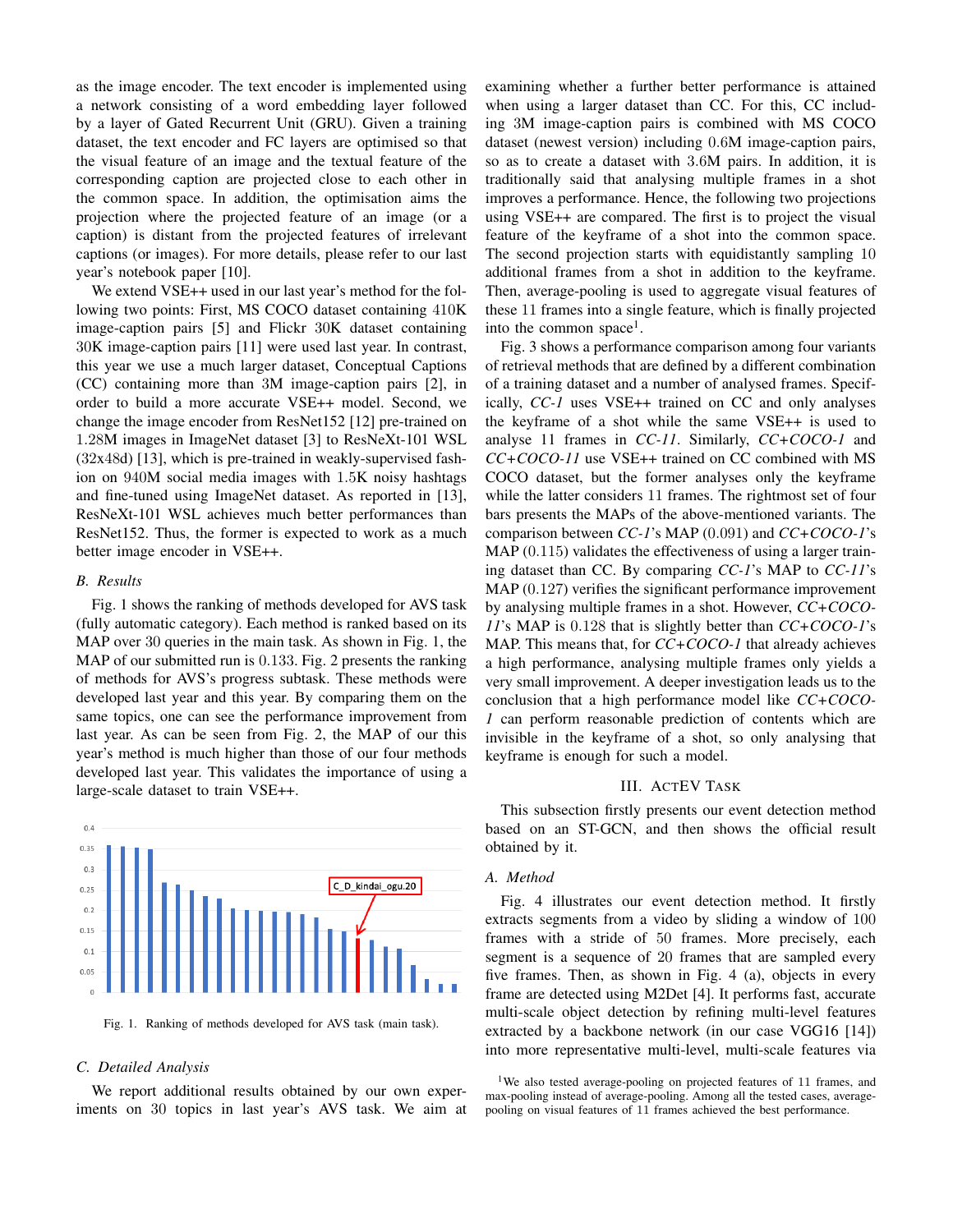

Fig. 2. Ranking of methods developed for AVS task (progress subtask).



Fig. 3. Performance comparison among four methods defined by different combinations of training data and the number of frames analysed for each shot.

the Multi-Level Feature Pyramid Network (MLPFN). In particular, M2Det that we used is trained on MS COCO dataset [5] and detects 81 types of objects like person, car and bicycle. Finally, each of detected objects is represented by a feature extracted with SE-ResNeXT-101, which selectively weights feature maps in a channel-wise fashion to emphasise useful features for accurate image classification [6]. Especially, a 2048-dimensional feature extracted from the penultimate layer of SE-ResNeXT-101 is used to describe an object.

Next, a graph like the one depicted in Fig. 4 (a) is created for a segment in the following way: Objects in the same frame are connected to each other if the distance between the centres of their regions is less than 50 pixels. In addition, if two objects in two consecutive frames have very similar features, they are regarded as the same instance and connected to each other. This way, all the segments are represented by graphs.

Fig. 4 (b) shows the structure of our event detection model based on an ST-GCN, which extends the convolution operation on grid-structured data like images to graphs [7]. Specifically, pixels in a local image region form a grid structure which assigns a spatial order to those pixels, such as the top-left pixel, the top, second-leftmost pixel, and so on. Weights of a convolution filter are applied to pixels based on this spatial order. In contrast, nodes in a graph do not have such an order, and the ST-GCN defines it by mapping nodes into certain partitions. As shown in the red-coloured node and four bluecolored nodes in Fig. 4 (b), for each node  $v_i$ , the set of neighbouring nodes is defined as  $B(v_i) = \{v_j | d(v_i, v_j) \leq 1\}.$ We simply define the following two partitions for  $B(v_i)$ : The one only includes  $v_i$ , and the other includes the nodes directly connected to  $v_i$ .

The main idea of the ST-GCN is to define a convolution operation by applying different filter weights to nodes in a different partition. This is formulated as follows:

$$
f_{out}(v_i) = \sum_{v_j \in B(v_i)} \frac{1}{|p(v_j)|} f_{in}(v_j) \mathbf{w}(p(v_j)), \quad (1)
$$

where  $f_{in}(v_i)$  denotes the 2048-dimensional feature of the object corresponding to  $v_i$ ,  $p(v_i)$  indicates the partition to which  $v_i$  belongs, and  $\mathbf{w}(p(v_i))$  is the filter weights defined for  $p(v_i)$ . In addition,  $|p(v_i)|$  is the cardinality of  $p(v_i)$  and used to balance the contribution of the partition only including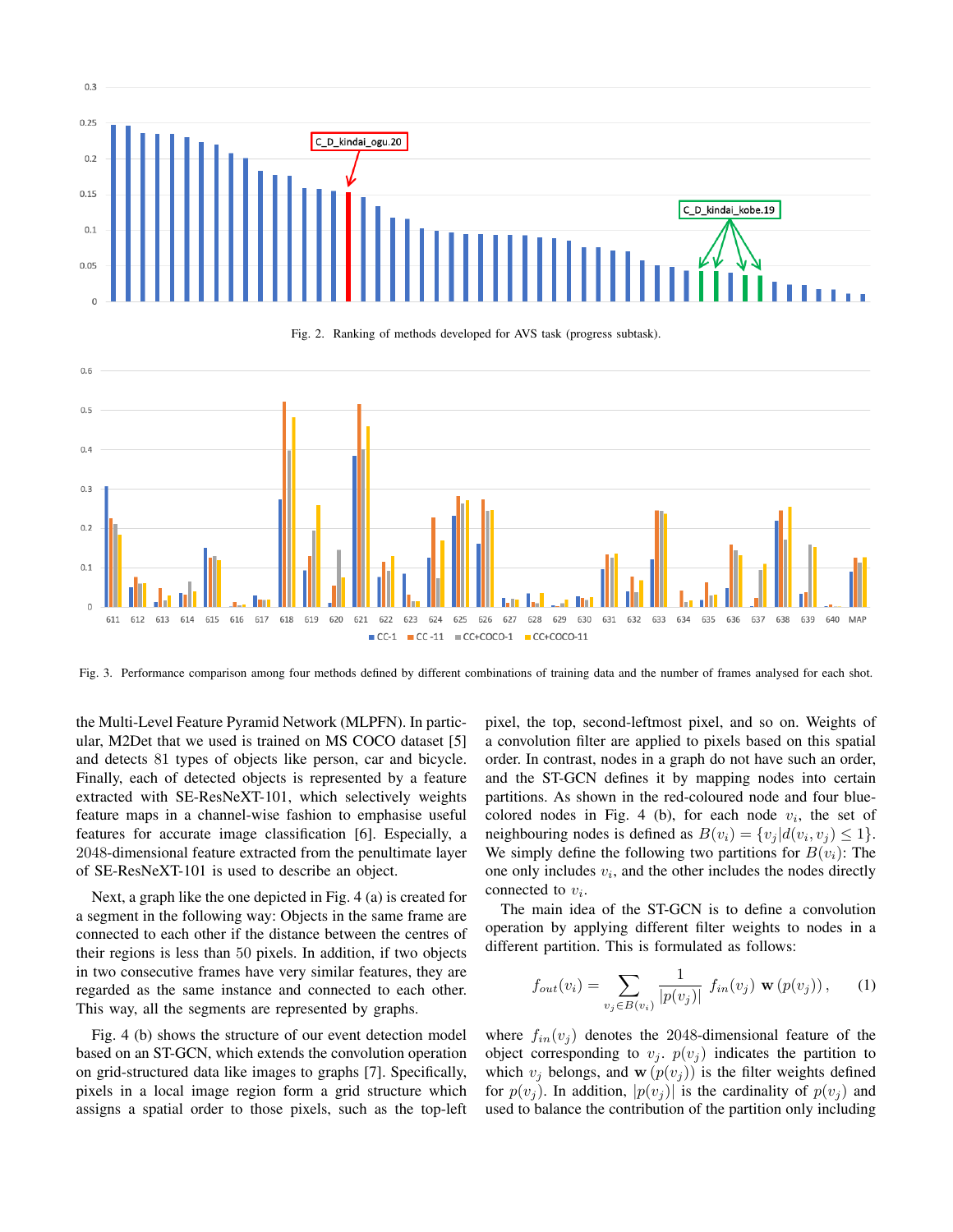# b) Structure of our ST-GCN-based model



Fig. 4. A overview of our event detection method based on a GCN.

 $v_i$  and the one including neighbouring nodes to the convolution operation. The resulting  $f_{out}(v_i)$  can be thought as a value that abstracts the feature of the object corresponding to  $v_i$  and those of its surrounding objects. As shown in Fig. 4 (b), one feature map is formed by computing  $f_{out}(v_i)$  for each node in the graph, and feature maps obtained using different filters can be stacked. As a result, the feature of each node is refined into a higher-level feature that considers not only the corresponding object but also its surrounding ones.

After the graph convolution described above, global average pooling is used to aggregate features of nodes in the graph into a single feature. Finally, this feature is fed into an output layer where multi-label classification for 36 classes is performed based on the binary cross entropy loss. Here, 35 of these classes correspond to 35 events defined in ActEV task and the remaining one class expresses "no event happens".

# *B. Results*

The ST-GCN-based event detection model in Fig. 3 (b) is trained on 5, 247 segments extracted from the training partition in VIRAT V1 and V2 data. Adam optimiser with the initial learning rate 0.00001 is used to train the model with 300 epochs. Then, the model is applied to 3, 956 segments in the test partition. Finally, an interval where a certain event occurs is identified as a sequence of segments for which this event is continuously detected. Fig. 5 shows the ranking of event detection methods developed for ActEV task. Our method which gets a partial AUDC of 0.9682 is unfortunately ranked

at the bottom. We will improve it by investing the issues described in the next section.

# IV. CONCLUSION AND FUTURE WORK

This paper introduced our methods developed for AVS and ActEV tasks in TRECVID 2020. For AVS task, we use VSE++ as the base model and examine the influence of using large-scale training data on retrieval performances. Especially, training dataset containing 3.6M image-caption pairs is created by combining CC with MS COCO, and leads to VSE++ that achieves a significantly improved performance. In addition, we get one interesting finding that such a high performance model can perform reasonable prediction of contents which are invisible in the keyframe of a shot. In other words, for this model, only analysing the keyframe is enough and analysing multiple frames yields a very slight performance improvement. We plan to improve our AVS method by adopting motion and acoustic features as well as the ones that characterise the transitions of frame-level visual features via a recurrent (or convolutional) neural network. Moreover, we aim to improve the processing of a caption (or topic) by explicitly modelling the correspondence between noun phrases in it and object regions in a frame.

For ActEV task, our method has much room for improvements. We describe some issues that are potentially useful for performance improvements. First, the current ST-CGNbased model uses a softmax layer that is useful for multiclass classification where an example belongs to one of mul-